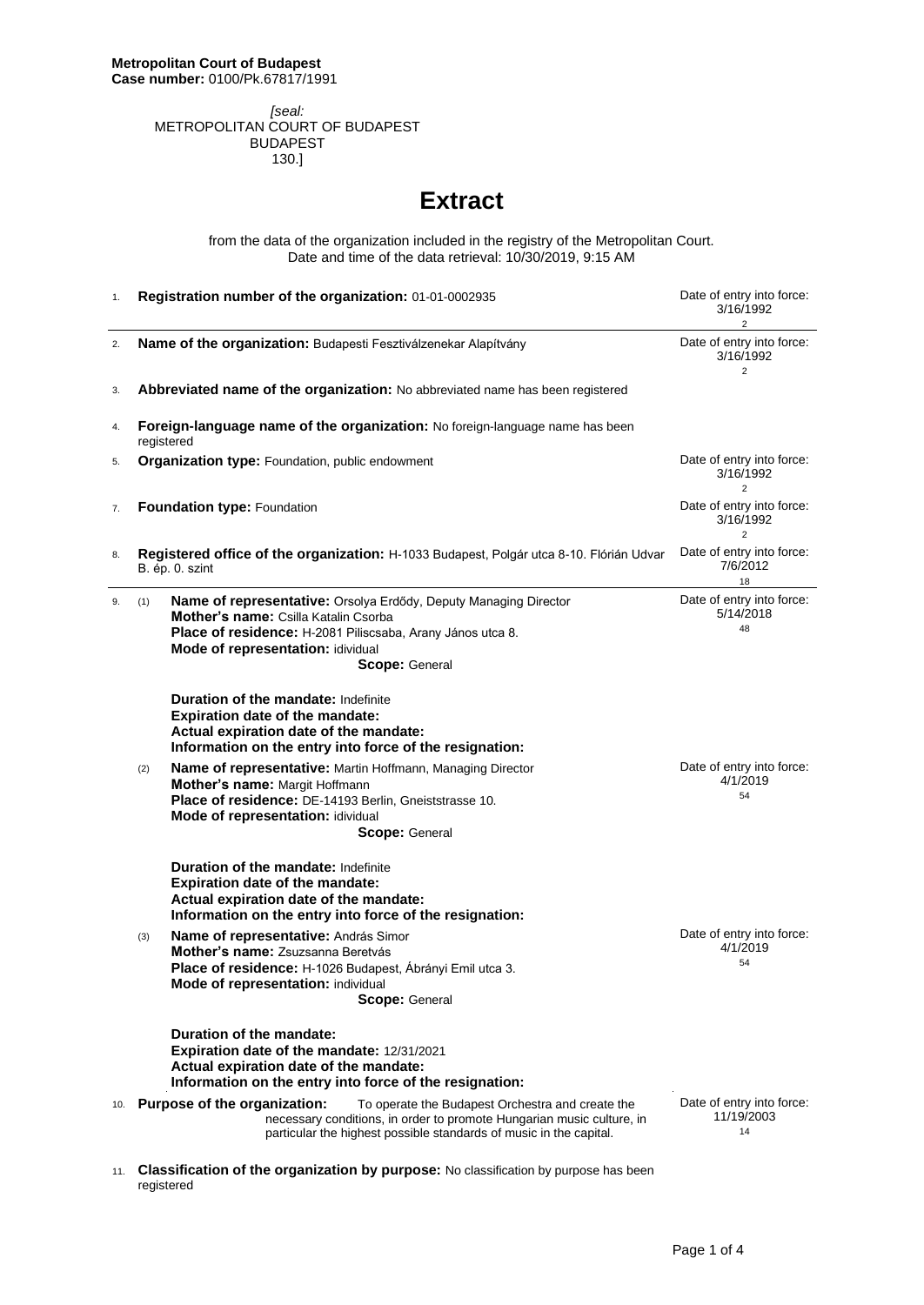## **Metropolitan Court of Budapest**

**Case number:** 0100/Pk.67817/1991

| 12. | Expiration date of the definite term of establishment: No expiration date has been<br>registered |                                                                                                                                                                                                                                              |                                               |  |  |
|-----|--------------------------------------------------------------------------------------------------|----------------------------------------------------------------------------------------------------------------------------------------------------------------------------------------------------------------------------------------------|-----------------------------------------------|--|--|
| 13. |                                                                                                  | Date of issue of the Deed of Foundation (or amendment thereof): 4/17/2019                                                                                                                                                                    | Date of entry into force:<br>6/24/2019<br>56  |  |  |
| 14. |                                                                                                  | <b>Manner of asset utilization:</b> As specified in the decision of the foundation's Board of<br>Trustees.                                                                                                                                   | Date of entry into force:<br>11/6/2009<br>16  |  |  |
| 15. |                                                                                                  | <b>Extent of asset utilization:</b> No extent of utilization has been registered                                                                                                                                                             |                                               |  |  |
| 16. |                                                                                                  | Nature of the foundation: Open foundation                                                                                                                                                                                                    | Date of entry into force:<br>11/6/2009<br>16  |  |  |
| 18. | Name of the foundation's managing body: Board of Trustees                                        |                                                                                                                                                                                                                                              |                                               |  |  |
|     | (1)                                                                                              | <b>Name:</b> Dr Eszter Bánffy<br>Mother's name: Matild Sátory<br>Address: H-1025 Budapest, Fajd utca 2/B.<br>Duration of the mandate:<br>Information on the entry into force of the resignation:                                             | Date of entry into force:<br>10/26/2017<br>38 |  |  |
|     | (2)                                                                                              | Name: Péter Besenyi<br>Mother's name: Mária Terézia Sződi<br>Address: H-5100 Jászberény, Szent Imre herceg út 63.<br>Duration of the mandate:<br>Information on the entry into force of the resignation:                                     | Date of entry into force:<br>6/24/2019<br>56  |  |  |
|     | (3)                                                                                              | <b>Name:</b> István Boros<br>Mother's name: Magdolna Benedek<br>Address: H-1028 Budapest, Fuvola utca 20/B.<br>Duration of the mandate:<br>Information on the entry into force of the resignation:                                           | Date of entry into force:<br>10/26/2017<br>38 |  |  |
|     | (4)                                                                                              | <b>Name:</b> Edina Éva Heal<br>Mother's name: Rozália Kádár<br>Address: H-1021 Budapest, Széher út 90.<br>Duration of the mandate:<br>Information on the entry into force of the resignation:                                                | Date of entry into force:<br>6/24/2019<br>56  |  |  |
|     | (5)                                                                                              | Name: Bernhard Hulla<br>Mother's name: Anna Scheucher<br>Address: AT-1040 Vienna, Waltergasse 6/17.<br>Duration of the mandate:<br>Information on the entry into force of the resignation:                                                   | Date of entry into force:<br>6/24/2019<br>56  |  |  |
|     | (6)                                                                                              | <b>Name:</b> Gábor István Illés<br>Mother's name: Mária Terézia Balassa<br>Address: H-8600 Siófok, Kossuth Lajos utca 56.<br>Duration of the mandate:<br>Information on the entry into force of the resignation:                             | Date of entry into force:<br>6/24/2019<br>56  |  |  |
|     | (7)                                                                                              | Name: Nicholas John Kabcenell<br>Mother's name: Chalfen Musiel<br>Address: H-1122 Budapest, Tóth Lőrinc utca 5.<br>Duration of the mandate:<br>Information on the entry into force of the resignation:                                       | Date of entry into force:<br>6/24/2019<br>56  |  |  |
|     | (8)                                                                                              | Name: András Simor<br>Mother's name: Zsuzsanna Beretvás<br>Address: H-1026 Budapest, Ábrányi Emil utca 3.<br>Duration of the mandate:<br>Information on the entry into force of the resignation:                                             | Date of entry into force:<br>10/26/2017<br>38 |  |  |
|     | (9)                                                                                              | <b>Name: Johann Friedrich Strohmayer</b><br>Mother's name: Elisabeth Lampe<br>Address: H-1051 Budapest, József Attila utca 10., floor 3, apartment 20<br>Duration of the mandate:<br>Information on the entry into force of the resignation: | Date of entry into force:<br>4/1/2019<br>54   |  |  |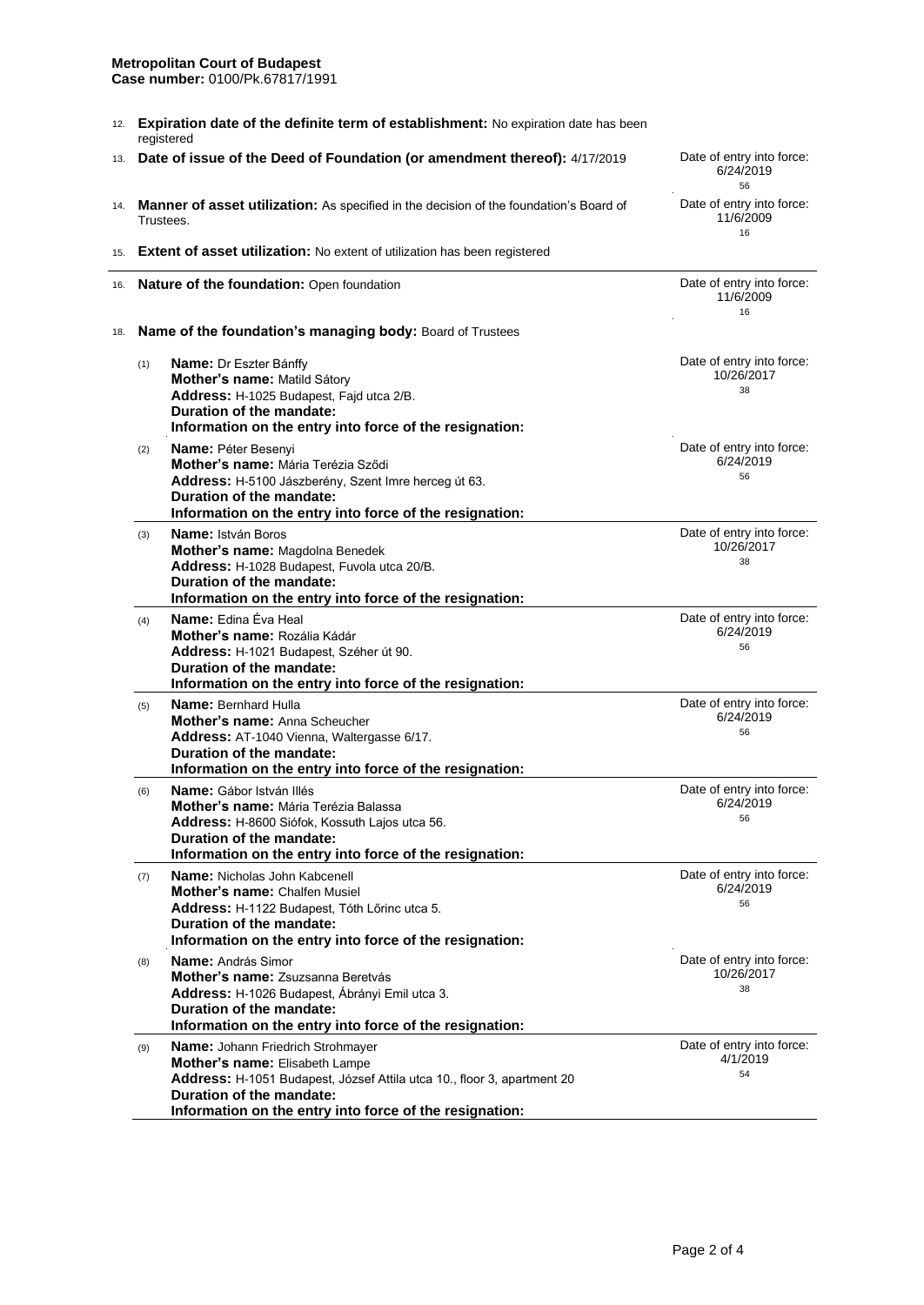|     |                                                                                                                                                                 | Duration of the mandate:<br>Information on the entry into force of the resignation:                                                                                                             |                                               |
|-----|-----------------------------------------------------------------------------------------------------------------------------------------------------------------|-------------------------------------------------------------------------------------------------------------------------------------------------------------------------------------------------|-----------------------------------------------|
|     | (11)                                                                                                                                                            | Név: Dr András Szecskay<br>Mother's name: Klára Bóta<br>Address: H-1055 Budapest, Kossuth tér 16-17.<br>Duration of the mandate:<br>Information on the entry into force of the resignation:     | Date of entry into force:<br>10/26/2017<br>38 |
|     | (12)                                                                                                                                                            | Name: Dr György Vámos<br>Mother's name: Márta Winter<br>Address: H-1025 Budapest, Sarolta utca 4.<br>Duration of the mandate:<br>Information on the entry into force of the resignation:        | Date of entry into force:<br>6/24/2019<br>56  |
|     | (13)                                                                                                                                                            | <b>Name:</b> Zoltán Varga<br>Mother's name: Erzsébet Gergely<br>Address: H-1125 Budapest, Felhő utca 11.<br>Duration of the mandate:<br>Information on the entry into force of the resignation: | Date of entry into force:<br>10/26/2017<br>38 |
| 21. |                                                                                                                                                                 | <b>Public benefit status: Public benefit</b>                                                                                                                                                    | Date of entry into force:<br>6/27/2015<br>34  |
| 22. |                                                                                                                                                                 | Electronic contact details of the organization: No electronic contact details have been<br>registered                                                                                           | Date of entry into force:                     |
| 23. |                                                                                                                                                                 | Tax number of the organization: 18005488-2-41                                                                                                                                                   | Date of entry into force:<br>3/10/2015        |
| 24. | Facts concerning the tax number of the organization: Registered<br>Date of obtainment/suspension/deletion of the tax number: 1/1/1992                           |                                                                                                                                                                                                 | Date of entry into force:<br>3/10/2015        |
| 25. | EU VAT number of the organization: HU18005488                                                                                                                   |                                                                                                                                                                                                 | Date of entry into force:<br>3/10/2015        |
| 26. | Facts concerning the EU VAT number of the organization: Registered<br>Date of obtainment/suspension/deletion of the EU VAT number: 1/1/1992                     |                                                                                                                                                                                                 | Date of entry into force:<br>7/24/2015        |
| 27. |                                                                                                                                                                 | Statistical code of the organization: 18005488-9499-569-01                                                                                                                                      | Date of entry into force:<br>3/18/2015        |
| 28. | Facts concerning the statistical code of the organization: Registered<br>Date of obtainment/suspension/deletion of the statistical code: 4/29/2016              |                                                                                                                                                                                                 | Date of entry into force:<br>4/29/2016<br>34  |
| 29. | Name and registered office of the payment service provider managing the<br>organization's account: No service provider managing the account has been registered |                                                                                                                                                                                                 |                                               |
| 30. |                                                                                                                                                                 | Unit(s) of the organization with legal personality: No organizational unit has been<br>registered                                                                                               |                                               |
| 32. |                                                                                                                                                                 | Legal predecessors: No legal predecessor has been registered                                                                                                                                    |                                               |
| 33. |                                                                                                                                                                 | Legal successors: No legal successor has been registered                                                                                                                                        |                                               |
| 34. |                                                                                                                                                                 | Type of the currently ongoing proceeding: None                                                                                                                                                  |                                               |
| 35. |                                                                                                                                                                 | Currently ongoing enforcement proceedings or protective measures: No<br>proceeding has been registered                                                                                          |                                               |
| 36. |                                                                                                                                                                 | Currently ongoing criminal/administrative offence proceedings or related<br>measures: No proceeding or measure has been registered                                                              |                                               |
| 39. |                                                                                                                                                                 | Other: No other data has been registered                                                                                                                                                        |                                               |
| 40. |                                                                                                                                                                 | Foreign funds: Pursuant to Act LXXVI of 2017, the organization is classified as an<br>organization receiving foreign funds                                                                      | Date of entry into force:<br>7/25/2017<br>45  |

## **CLAUSE**

There are no ongoing proceedings to register changes in the data of the organization.